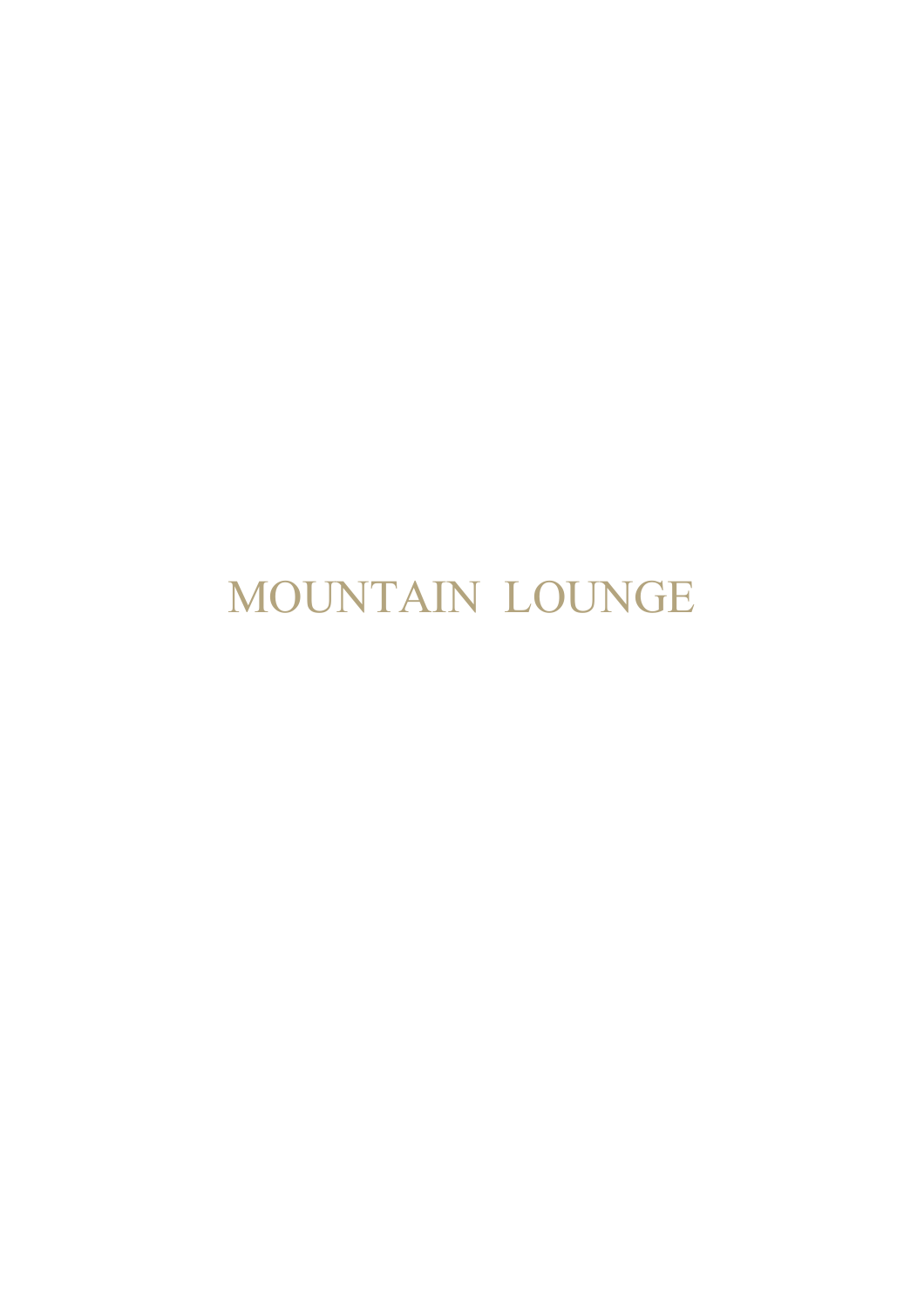## マウンテンラウンジ 写真

**Mountain Lounge Pictures**

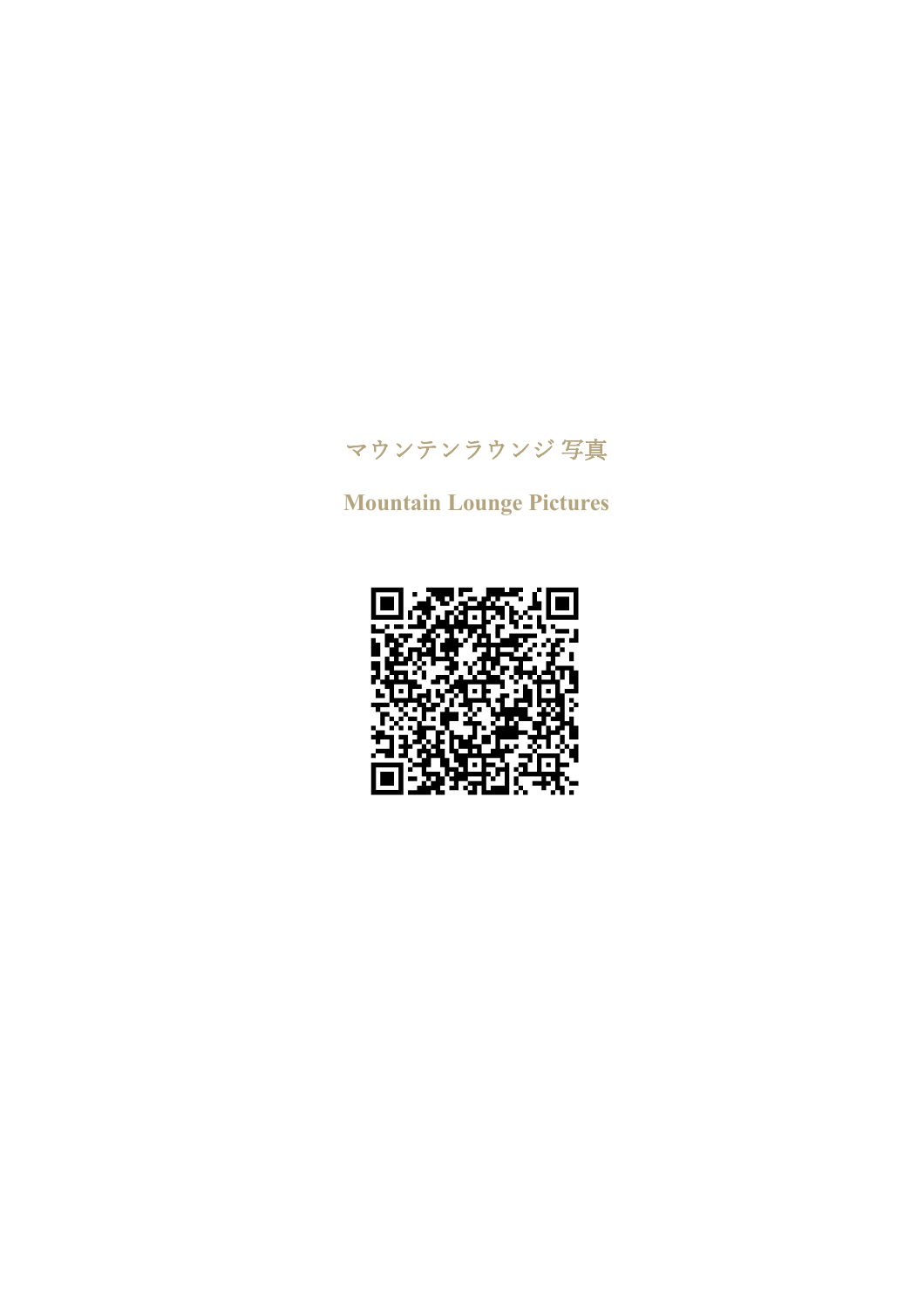**ALL DAY MENU** オールデイダイニングメニュー

**Appetizer** アペタイザー

| PO Beetroot Hummus, Crudité, Hemp Seeds, Oki Olive Oil<br>ビーツのフムス、クリュディテ、ヘンプシード、オキオリーブオイル                                                                                          | 1,600(1,760)  |
|------------------------------------------------------------------------------------------------------------------------------------------------------------------------------------|---------------|
| Smoked Salmon, Takara Retara Cream Cheese, Cornichon, Herb<br>スモークサーモン、チーズ工房タカラのレタラチーズ<br>コルニション、ハーブ                                                                               | 1,800(1,980)  |
| <b>‡</b> ● <i>P</i> Hokkaido Fish and Chips, Tartar Sauce<br>北海道産鮮魚のフィッシュ&チップス、タルタルソース                                                                                             | 2,200 (2,420) |
| √ Chef's Carpaccio, Herb Salad, Yuzu Dressing<br>シェフ特製カルパッチョ、ハーブサラダ、柚子ドレッシング                                                                                                       | 2,400(2,640)  |
| 高◎ i Elezo Artisan Charcuterie, Ham, Bresaola, Venison Salami, Pate<br>Venison Boudin<br>エレゾ手作りシャルキュトリー、ハム、ブレザオラ、鹿肉のサラミ<br>パテ、鹿肉のブーダン                                              | 2,800 (3,080) |
| Maii Niseko Cheese Factory & Takara Cheese Board<br>ニセコチーズ工房とチーズ工房タカラのチーズボード                                                                                                       | 2,800 (3,080) |
| <b>Salad and Soup</b><br>サラダ、スープ                                                                                                                                                   |               |
| hightarread Salad, Blue Berry, Avocado, Kale, Quinoa, Seasonal Vegetable<br>Pumpkin Seeds, Citrus Honey Dressing<br>スーパーフードサラダ、ブルーベリー、アボカド、ケール、キヌア<br>季節の野菜、パンプキンシード、シトラスハニードレッシング | 2,400 (2,640) |
| 高 Chef's Daily Soup<br>シェフ特製の日替わりスープ                                                                                                                                               | 1,500(1,650)  |
| <b> i</b> ■ Seafood Chowder, Clam, Shrimp, Scallop, Potato<br>シーフードチャウダー、あさり、海老、帆立、じゃがいも                                                                                           | 1,700(1,870)  |

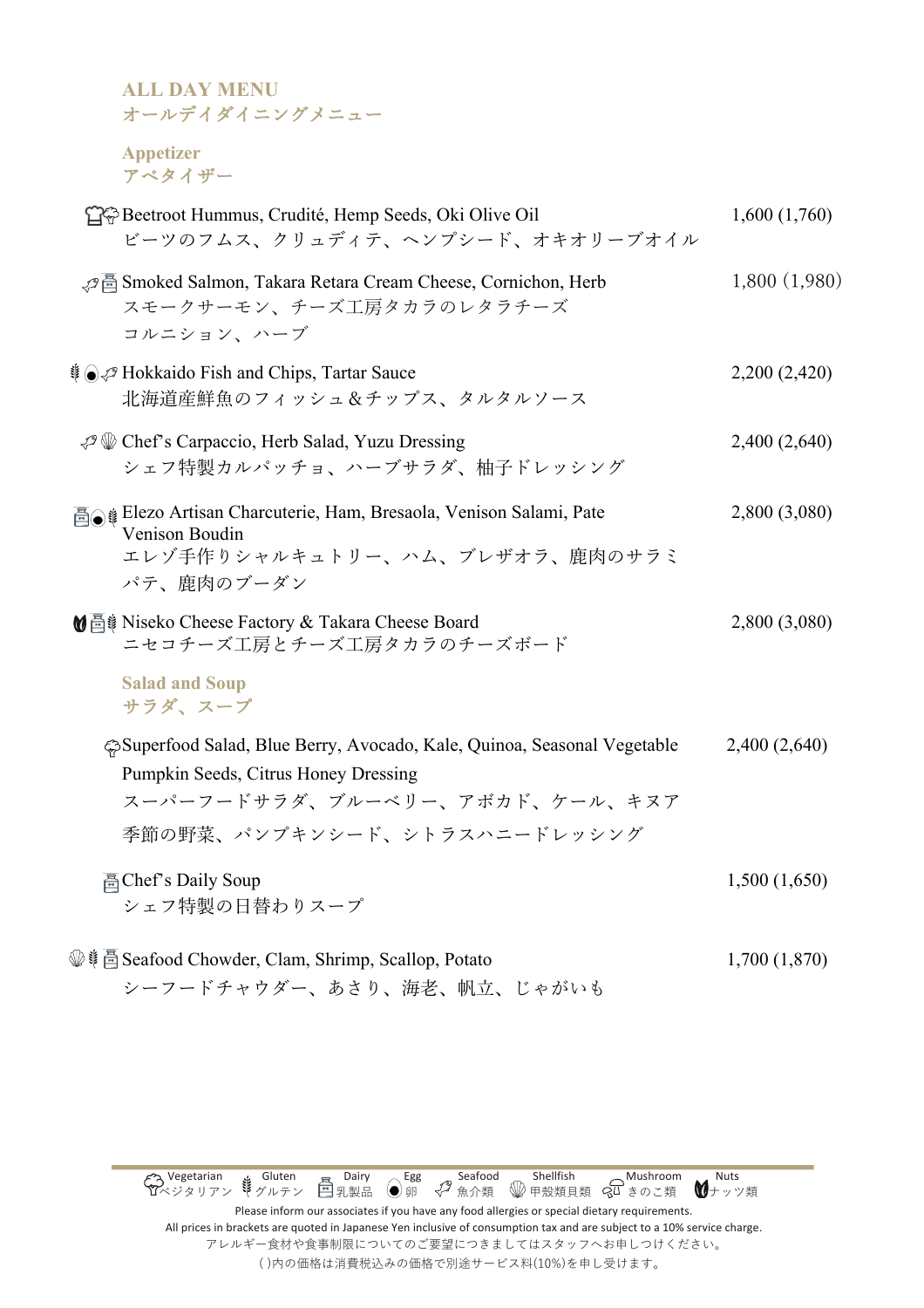Chef's Special シェフの特製メニュー

| <b>T#</b> The Mina's Korean Style Braised Hokkaido Pork Rib<br>Rice, Lettuce, Pickled Radish<br>料理長ミンアの韓国式北海道産ポークリブ煮込み、ご飯<br>レタス、大根のピクルス | 4,200(4,620)  |
|------------------------------------------------------------------------------------------------------------------------------------------|---------------|
| <b>Western Comfort Food</b><br>ウェスタンコンフォートフード                                                                                            |               |
| Mā⊙ Roasted Asparagus, Poached Egg, Kale, Parmasan, Hazelnut Pesto<br>アスパラガスのロースト、ポーチドエッグ、パルメザンチーズ<br>ヘーゼルナッツペスト                         | 2,000(2,200)  |
| <sub>導</sub> 圖●Lasagna, Meat Sauce, Mozzarella Cheese<br>ラザニア、ミートソース、モッツアレラチーズ                                                           | 2,200 (2,420) |
| Roasted Salmon Fillet, Asparagus, Caper Salsa<br>サーモンフィレのロースト、アスパラガス、ケッパーサルサ                                                             | 3,800(4,180)  |
| Grilled Lamb Chop, Sautéed Seasonal Vegetables, Green Pea Puree<br>Mint Salsa<br>ラムチョップのグリル、旬野菜のソテー、グリーンピースのピューレ<br>ミントサルサ               | 4,200(4,620)  |
| 圖 Grilled Tokachi Wagyu Beef<br>Kutchan Potato, Takara Retara Cheese, Beef Jus<br>十勝産和牛のグリル<br>倶知安産じゃがいも、チーズ工房タカラのレタラチーズ、ビーフジュ           | 5,800 (6,380) |

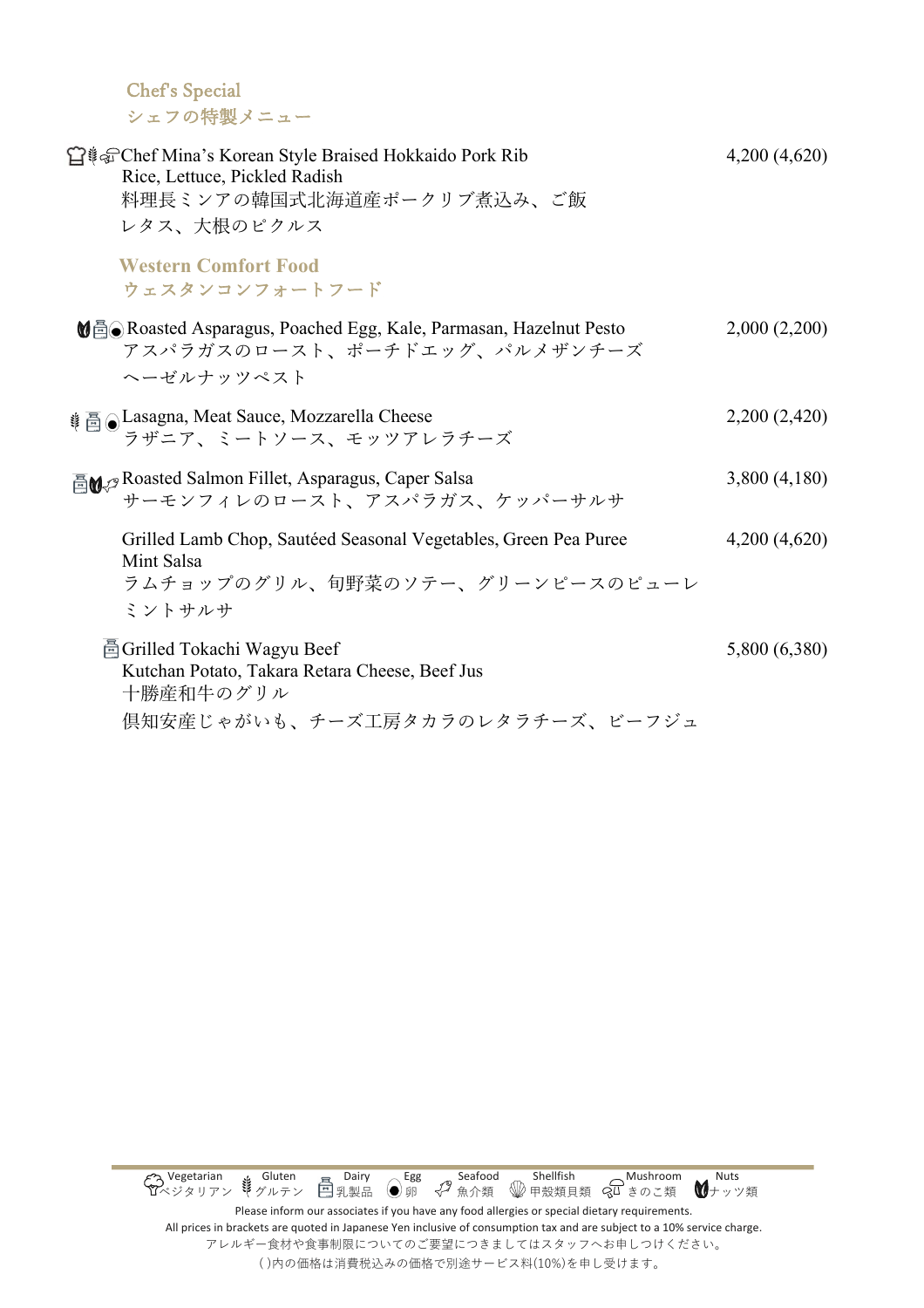| <b>Sandwich and Burgers All served with Potato Fries</b><br>サンドイッチとバーガー 全てのメニューにフライドポテトをお付けします                                    |               |
|-----------------------------------------------------------------------------------------------------------------------------------|---------------|
| <b>‡ A</b> Nueben Beef Pastrami Sandwich, Tokachi Cheese, Pickles<br>ルーベンビーフパストラミサンド、十勝のチーズ、ピクルス                                  | 2,400 (2,640) |
| <b>宁</b> # △ Hokkaido Beef Burger, Brioche, Raclette Cheese, Gherkin, Lettuce, Tomato<br>道産牛のバーガー、ブリオッシュ、ラクレットチーズ、ガーキン<br>レタス、トマト | 3,800(4,180)  |
| <b>Hokkaido Specials</b><br>北海道スペシャル                                                                                              |               |
| \$ △ Zhangi Fried Chicken, Mountain Wasabi Sauce<br>ザンギ (鶏のから揚げ)、山わさびソース                                                          | 1,800 (1,980) |
| √#a Rusutsu Udon, Pork Belly, Hokkaido Mushroom<br>留寿都のうどんと豚肉、北海道産きのこ                                                             | 1,900(2,090)  |
| ‡⊙ Ø Miso Tonkotsu Ramen, Crab Meat, Farm Egg<br>豚骨味噌ラーメン、蟹肉、玉子                                                                   | 2,600(2,760)  |
| ‡⊙ P W Hokkaido Soup Curry, Scallop, Shrimp, Seasonal Vegetable<br>北海道スープカレー、帆立、海老、季節の野菜                                          | 2,700 (2,970) |
| G# Fokkaido Beef Curry, Salad, Pickles, Rankoshi Yumepirika Rice<br>北海道産ビーフカレー、サラダ、ピクルス、蘭越町産ゆめぴりか                                 | 2,900(3,190)  |
| . <sup><i>a</i></sup> i Ikura Don, Pickles, Miso Soup<br>いくら丼、お清物、味噌汁                                                             | 4,800 (5,280) |
| P#aTokachi Wagyu Beef Don, Steak Sauce, Pickles, Miso Soup<br>十勝産和牛丼、ステーキソース、お漬物、味噌汁                                              | 5,800 (6,380) |

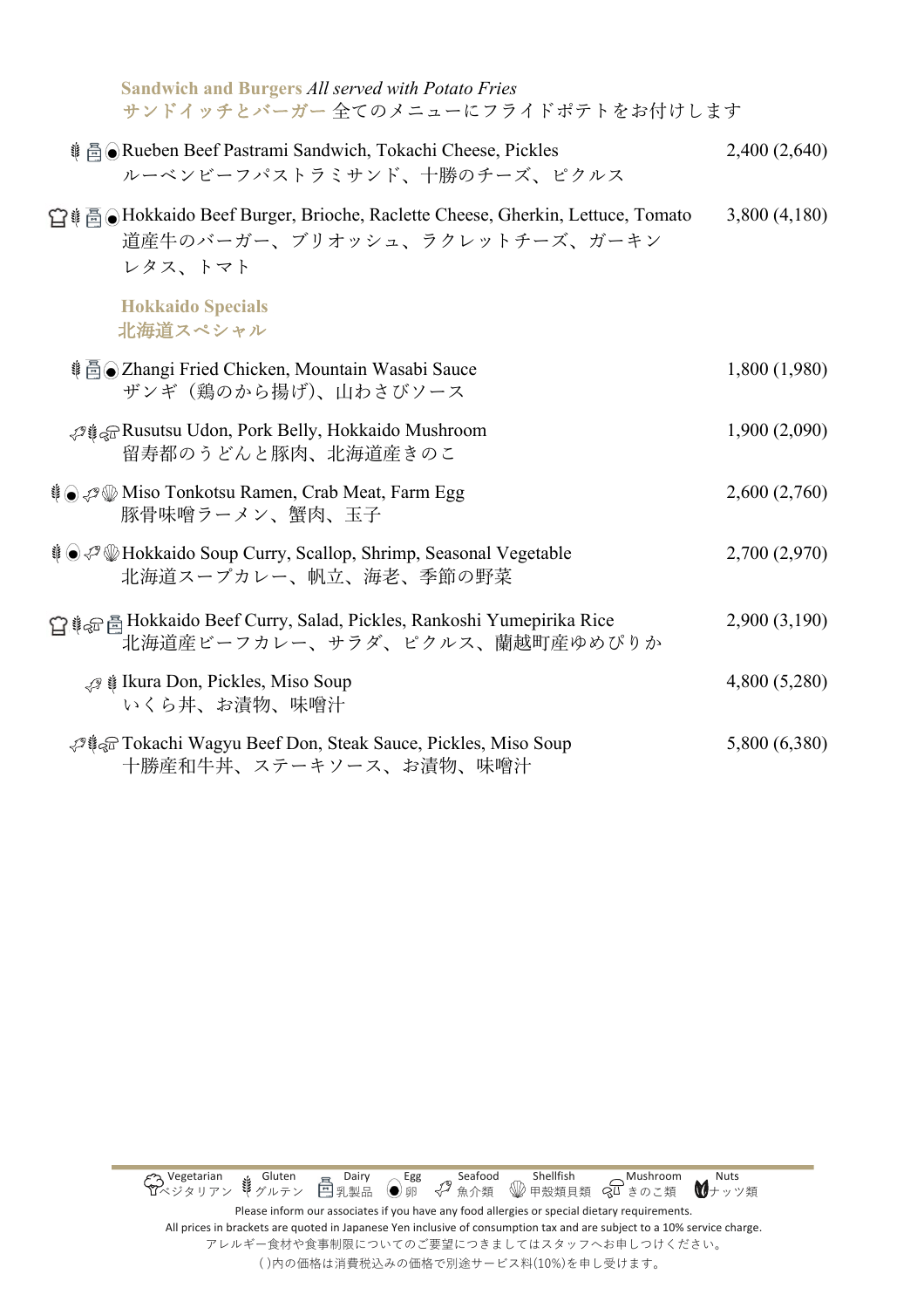**SIDES**  付け合わせ

| <b>Ⅴ</b> Asparagus, Caper Salsa<br>アスパラガスのロースト、ケッパーサルサ                                       | 1,200 (1,320) |
|----------------------------------------------------------------------------------------------|---------------|
| Giger Dressing Salad, PIERRE HERMÉ PARIS Ginger Dressing<br>グリーンサラダ、ピエール・エルメ・パリジンジャードレッシング   | 1,000(1,100)  |
| † Broccoli, Chili, Garlic<br>ブロッコリー、チリ、ガーリック                                                 | 800 (880)     |
| † French Fries<br>フレンチフライ                                                                    | 900 (990)     |
| Roasted Aged Kutchan potato "540", Tokachi Raclette Cheese<br>倶知安じゃが五四◯長期熟成のロースト、十勝産ラクレットチーズ | 1,300(1,430)  |
| <b>KID'S MENU</b><br>お子様用メニュー                                                                |               |
| 圖 Chef's Daily Soup<br>シェフ特製日替わりスープ                                                          | 800 (880)     |
| <b># A Tomato Penne Pasta, Bacon</b><br>トマトペンネパスタ、ベーコン                                       | 1,200(1,320)  |
| <b>i</b> A <sub>su</sub> Beef Curry and Rice<br>ビーフカレーライス                                    | 1,200 (1,320) |
| \$△ (b) Kid's Hamburger with French Fries<br>ハンバーガー フライドポテト                                  | 1,500(1,650)  |
| AO PIERRE HERMÉ PARIS Sélections de Glaces<br>ピエール・エルメ特製アイスクリーム                              | 900 (990)     |
| <b># 高 O PIERRE HERMÉ PARIS Pâtisserie du Jour des Enfants</b><br>お子様向けピエール・エルメ特製デザート        | 900 (990)     |